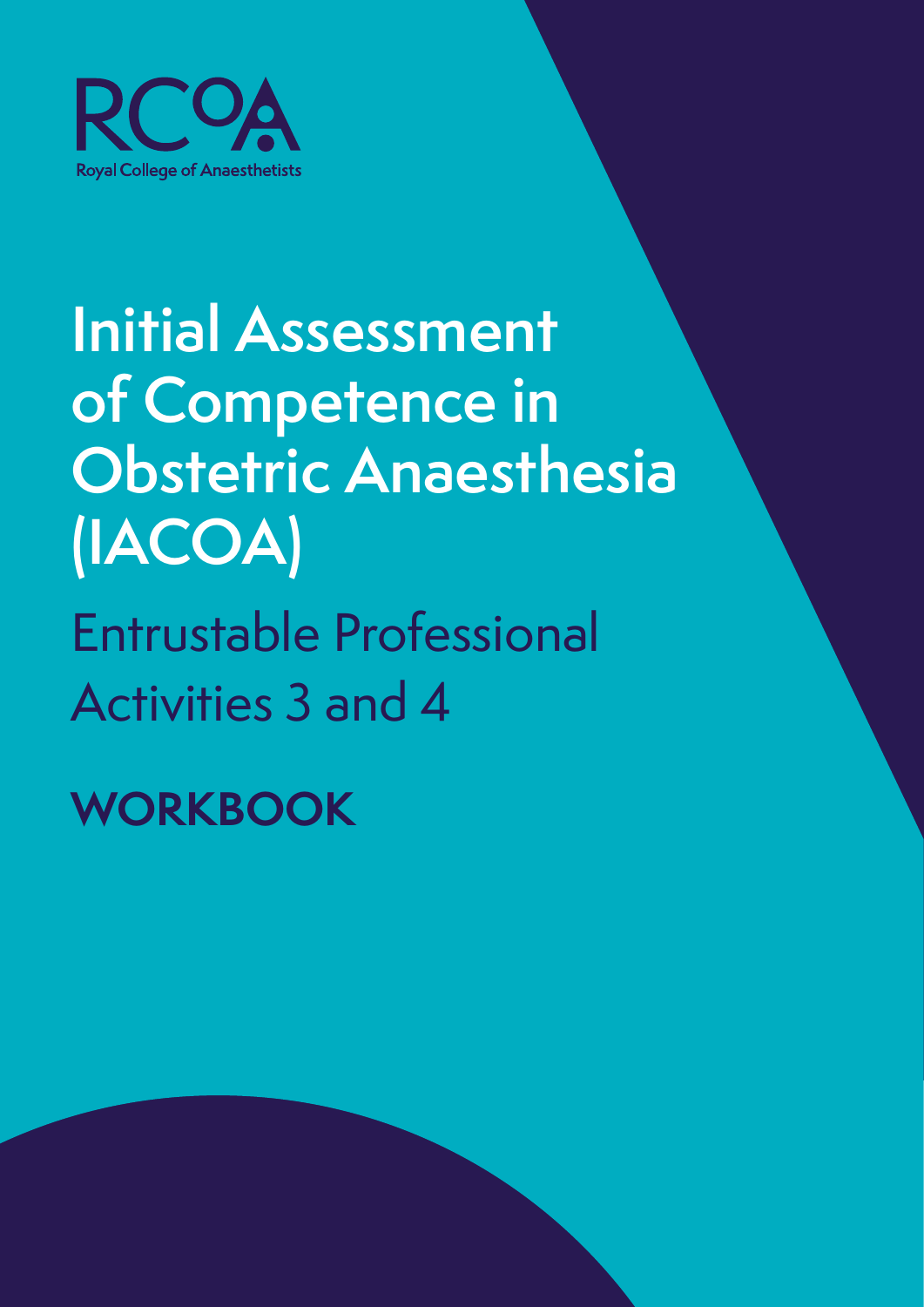### **Contents**

[Introduction](#page-2-0) **3** [Learning and assessing progress for the IACOA](#page-3-0) **4** [EPA 3: administration of pain relief in labour](#page-4-0) **5** [Limitations](#page-4-0) **5** [Areas of knowledge expected to be covered](#page-4-0) **5** [EPA 4: anaesthesia for obstetric operative procedures including category 1-3 LSCS](#page-6-0) **7** [Limitations](#page-6-0) **7** [Areas of knowledge expected to be covered](#page-6-0) **7** [Knowledge and skills for the IACOA](#page-8-0) **9** [Completing the IACOA: final sign-off procedure](#page-9-0) **10** [Abbreviations](#page-10-0) **11** [Appendix 1: simulation syllabus for IACOA](#page-11-0) **12** [Appendix 2: EPA completion forms](#page-12-0) **13**

**Authors: Dr Duncan Cochran, Dr Jo Budd, Dr Catherine Brennan, Dr Andrew Downs**

#### **Graphics: Dr Bagrat Lalabekyan**

#### **© Royal College of Anaesthetists (RCoA) 2021**

Whilst the Royal College of Anaesthetists has endeavoured to ensure that this document is as current as possible at the time it was published, it can take no responsibility for matters arising from circumstances which may have changed, or information which may become available subsequently.

All enquiries in regard to this document should be addressed to the Royal College of Anaesthetists, Churchill House, 35 Red Lion Square, London WC1R 4SG 020 7092 1500 training@rcoa.ac.uk [rcoa.ac.uk/training-careers](https://www.rcoa.ac.uk/training-careers)

Registered Charity No: 1013887 Registered Charity in Scotland No: SCO37737 VAT Registration No: GB 927 2364 18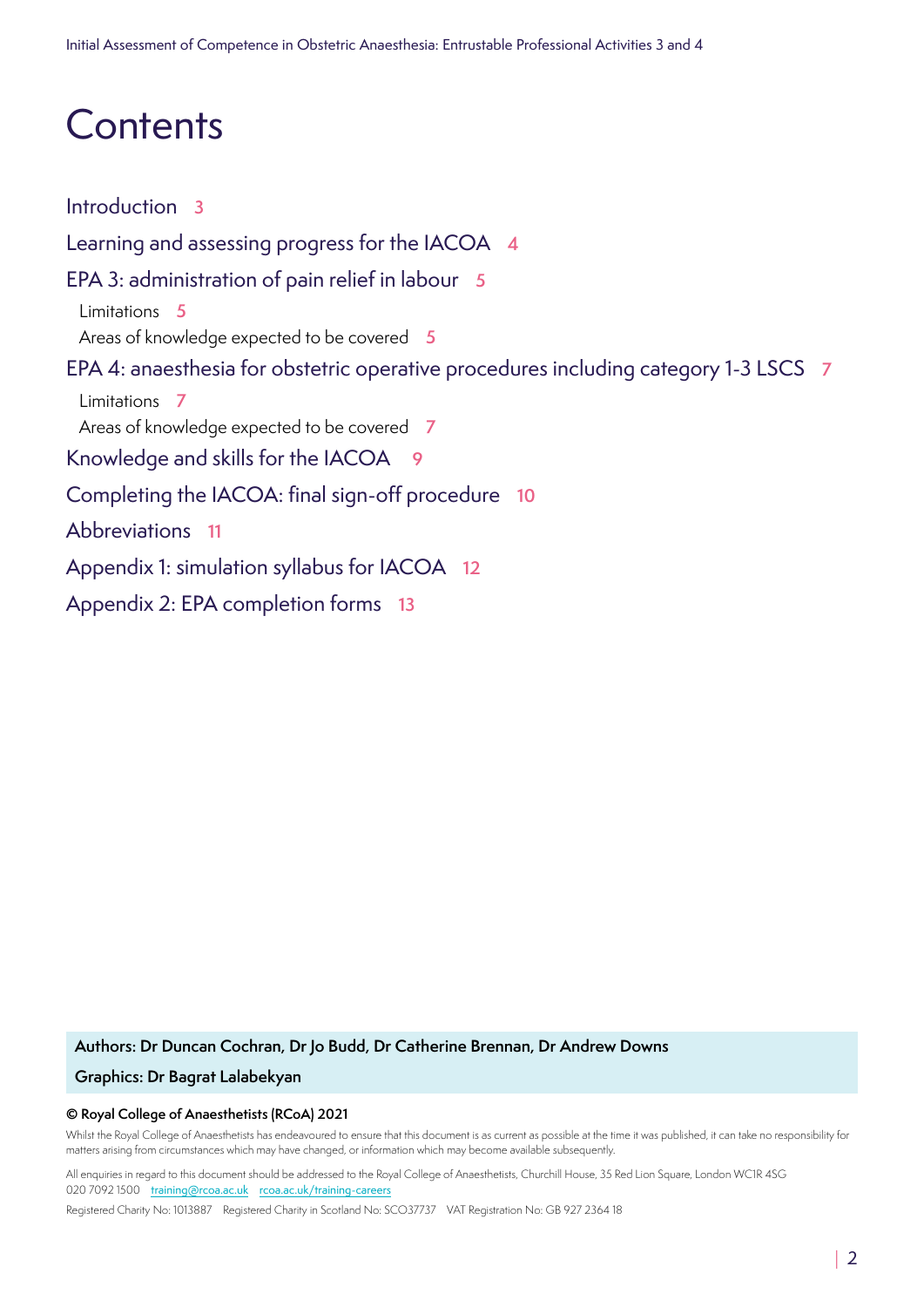### <span id="page-2-0"></span>Introduction

The initial training period for obstetric anaesthesia takes place during Stage 1 of the 2021 curriculum and is usually commenced after 1 year of anaesthetic training.

The training period is for a minimum of three months during which you, as an anaesthetist in training, will gain the knowledge, skills and attitudes required to take part in an obstetric on call rota.

Progress through this period of training is demonstrated through the use of workplace-based assessments and the reduction in level of supervision required.

Two Entrustable Professional Activities (EPAs) are used to encapsulate the training required for obstetric anaesthesia for the IACOA.

These are:

- **EPA 3: Administration of pain relief for labour**
- **EPA 4:** Anaesthesia for obstetric operative procedures including category 1-3 LSCS

At the end of the training period you will be required to demonstrate that they have achieved an entrustment level of 3 (*Supervisor on call from home for queries, able to provide directions via phone or non-immediate attendance*) in each of the EPAs in order to gain your IACOA certificate.

In addition (or as part of) the two EPAs, you will need to have completed simulation training in:

- **1** obstetric anaesthesia
- **2** assessment of general anaesthesia for Caesarean section

These can be done as together on one course.

#### [See Appendix 1](#page-11-1)

A multiple trainer report must be completed towards the end of this period of training to support the award of the IACOA certificate.

Achieving the IACOA does not signal meeting the obstetric anaesthesia capabilities of Stage 1 training so you will need further exposure to training during this stage.

Levels of supervision/entrustment:

| Based on this encounter, what level of supervision does the trainee require for this case? |                                                                                                                                                            |  |  |
|--------------------------------------------------------------------------------------------|------------------------------------------------------------------------------------------------------------------------------------------------------------|--|--|
|                                                                                            | Direct supervisor involvement, physically present in theatre throughout.                                                                                   |  |  |
| 2A                                                                                         | Supervisor in theatre suite, available to quide aspects of activity through monitoring at reqular intervals.                                               |  |  |
| 2B                                                                                         | Supervisor within hospital for queries, able to provide prompt direction/assistance.                                                                       |  |  |
|                                                                                            | Supervisor on call from home for queries able to provide directions via phone or non-immediate attendance.                                                 |  |  |
|                                                                                            | Should be able to manage independently with no supervisor involvement (although should inform<br>consultant supervisor as appropriate to local protocols). |  |  |

**Table 1:** EPA supervision scale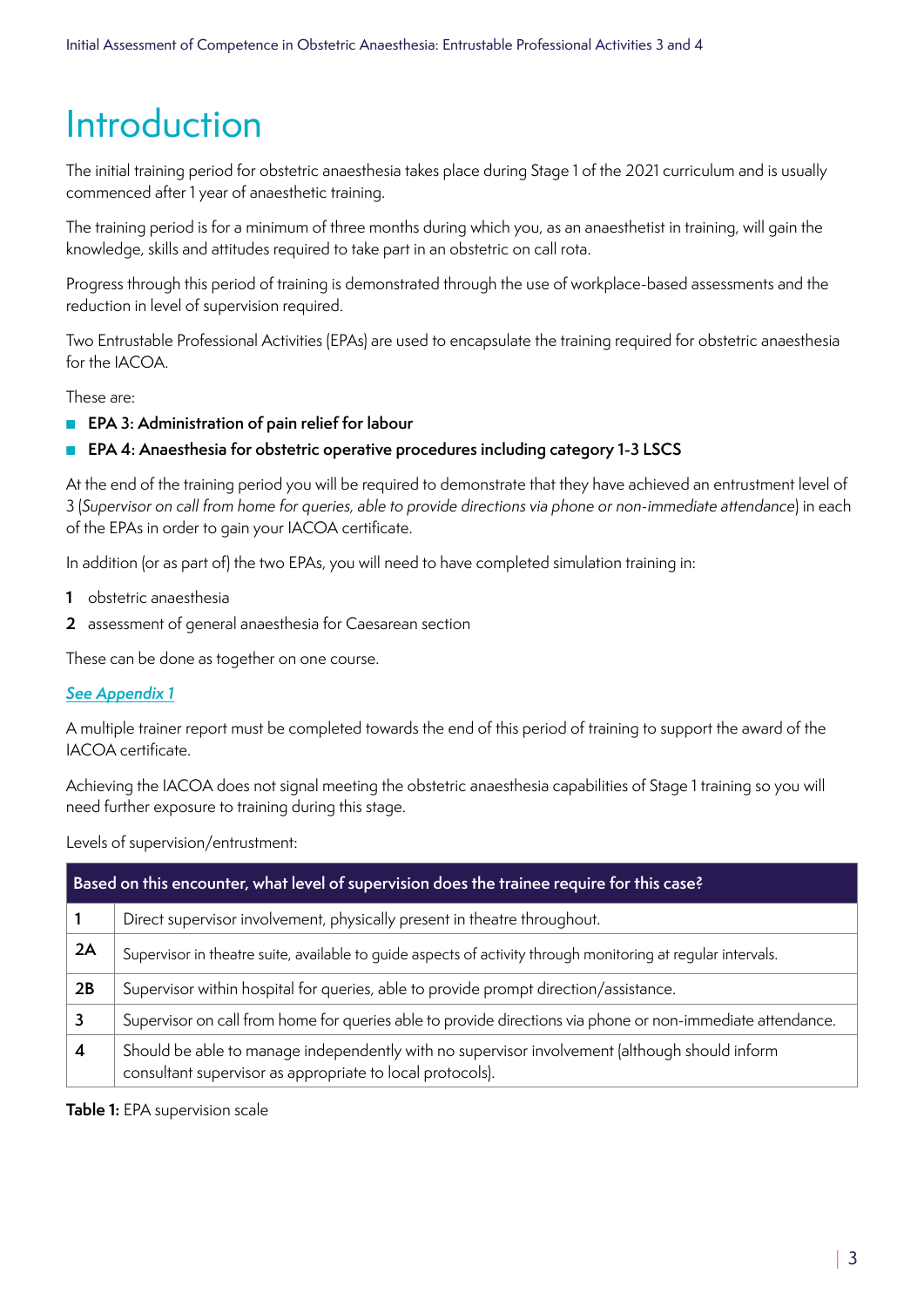### <span id="page-3-0"></span>Learning and assessing progress for the IACOA

The initial training period for obstetric anaesthesia occurs on the labour ward, in the obstetric theatre and in the ante and post-natal wards.

Throughout the training time, supervised learning events, as illustrated by A-CEX, DOPS, CBD and ALMAT, should be used to facilitate learning and to demonstrate progress. Additional learning activities such as e-Learning or courses can be undertaken away from the workplace to underpin the experiential learning. You should record this learning activity in the Lifelong Learning platform (LLp) together with a log book of cases.

At the end of the period of training you will be able to show that you have progressed to the required level of supervision and that your trainers entrust you to perform the activities in EPAs 3 and 4. Table 2 provides a guide to the sources of information used to assess progress. The entrustment decisions by trainers will be based on these sources.

| Type of evidence                            | <b>Examples and purpose</b>                                                                                                                                                                                                                                                                                                                                                                                                                                                                                                                                                                                                                                                                                                                        |
|---------------------------------------------|----------------------------------------------------------------------------------------------------------------------------------------------------------------------------------------------------------------------------------------------------------------------------------------------------------------------------------------------------------------------------------------------------------------------------------------------------------------------------------------------------------------------------------------------------------------------------------------------------------------------------------------------------------------------------------------------------------------------------------------------------|
| <b>Supervised Learning</b><br>Events (SLEs) | SLEs as illustrated by A-CEX, CBD, DOPS should be completed reqularly as a<br>ш<br>formative way of gaining the knowledge and understanding of the<br>components of the syllabus.<br>Whenever you are with a trainer there are opportunities for learning. Use the<br>$\mathcal{L}_{\rm{max}}$<br>SLEs to record the reflective conversation that you have had with your trainer.<br>This workbook outlines what you need to learn during your obstetrics training.<br>П<br>Constructive feedback from your trainer should help you understand<br>П<br>developments required to progress to the next levels of supervision/entrustment.<br>SLEs can also provide evidence of capability to detect and report high risk<br>patients to supervisors. |
| Log book of cases                           | This demonstrates the range of anaesthetic techniques undertaken and the<br>caseload experienced during the period of training.                                                                                                                                                                                                                                                                                                                                                                                                                                                                                                                                                                                                                    |
| Personal activities                         | Demonstration of self-directed learning. This may include:<br>simulation<br>ш<br>e-Learning<br>departmental teaching<br>journal article and textbook reading.                                                                                                                                                                                                                                                                                                                                                                                                                                                                                                                                                                                      |
| <b>Reflections</b>                          | You should be able to reflect on clinical experience and other educational<br>activities.<br>SLEs can be used to reflect on learning in the clinical setting.<br>You can also add reflections on courses attended, teaching sessions, personal<br>reading etc                                                                                                                                                                                                                                                                                                                                                                                                                                                                                      |
| <b>Multiple Trainer Report</b>              | This is an assessment of your progress for your stage of training.<br>п<br>The report covers generic professional capabilities and knowledge and<br>F.<br>understanding of obstetric anaesthesia and analgesia. This will be used to<br>support the entrustment decision by the trainer faculty.<br>The MTR may cover both EPAs for the IACOA                                                                                                                                                                                                                                                                                                                                                                                                      |

**Table 2:** Learning and assessment for the IACOA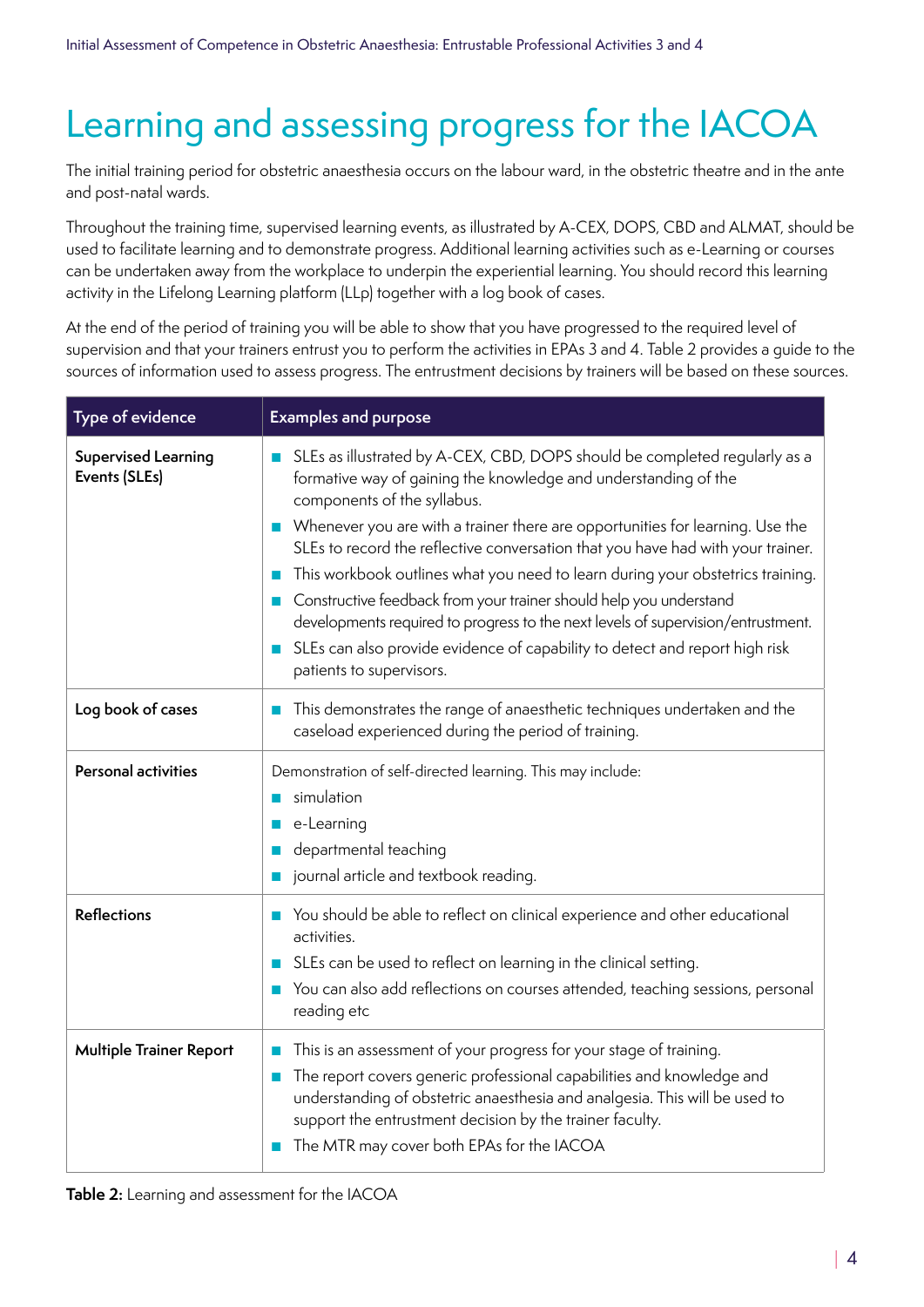## <span id="page-4-0"></span>EPA 3: administration of pain relief in labour

The intention of this EPA is that you are able to provide pain relief to women in labour with the supervisor on call from home for queries, able to provide directions via phone or non-immediate attendance (supervision level 3). This will be achieved through training in the workplace and with simulation over a specific training period (usually three months).

At the end of this training period you will be able to:

- discuss the various pain relief options available to women in labour
- understand the risks, benefits and contraindications associated with the different types of pain relief
- make a safe assessment of a patient before inserting a lumbar epidural
- insert a lumbar epidural catheter into a woman in labour
- manage the epidural after insertion, including the prescription of analgesic regimes, and follow up of the patient
- troubleshoot problems that may occur with analgesic techniques including epidurals
- recognise and manage complications of regional techniques eg Post Dural Puncture Headache
- recognise features of the history and examination, which confer, increased anaesthetic risk and communicate these to senior colleagues.

#### Limitations

By the end of the period of training you should be able to provide epidural analgesia in patients with straightforward anatomy. You should be able to recognise those patients where you may encounter difficulty such as the morbidly obese and seek help accordingly.

#### Areas of knowledge expected to be covered

- Anatomy and physiology of pregnancy and labour and its relevance to anaesthesia
- Progress of labour and its implications for analgesic technique
- Common medical and obstetric co-morbidities and their impact on the conduct of analgesia in labour including:
	- › sepsis
	- > hypertensive diseases of pregnancy
	- › grown up congenital heart disease (GUCH)
	- › raised BMI
	- › spinal problems
	- › previous anaesthetic, or
	- › epidural complications.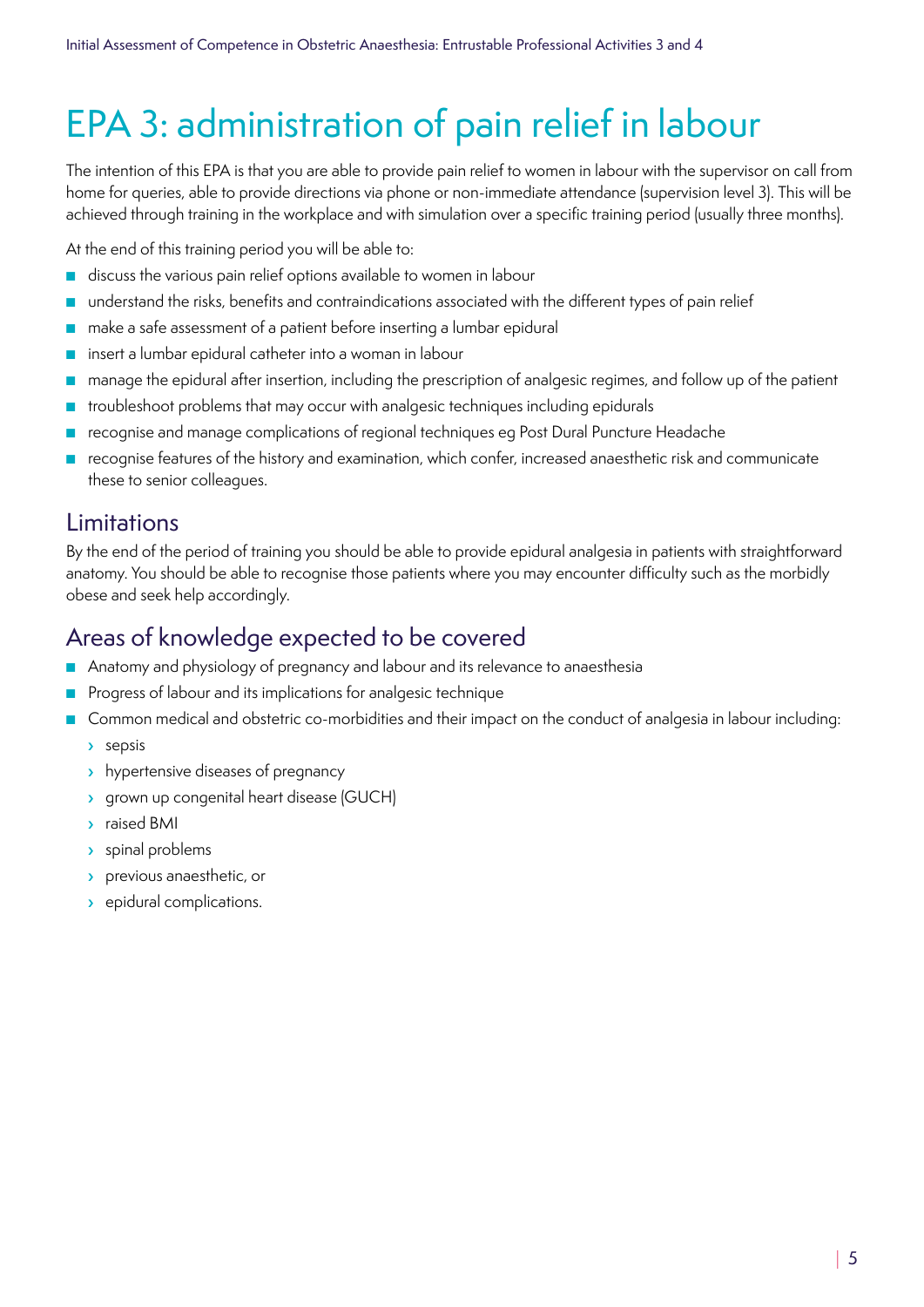| Type of evidence               | <b>Examples and purpose</b>                                                                                                                                                                                                                                                                        |
|--------------------------------|----------------------------------------------------------------------------------------------------------------------------------------------------------------------------------------------------------------------------------------------------------------------------------------------------|
| Supervised learning<br>events  | Regular completion of A-CEXs, DOPS and CBDs covering area of knowledge<br>and skills as above<br>these should always include insertion of epidural catheter in uncomplicated<br><b>College</b><br>patient during labour.                                                                           |
| <b>Personal activities</b>     | Attendance at relevant courses and in-house teaching covering topics<br>included above for EPA3.<br>You should ensure that you do simulation training using part simulator for<br>insertion of epidural catheter before your first patient encounter if you don't<br>already have epidural skills. |
| <b>Reflections</b>             | These should be on difficult or challenging cases showing what was learned<br>about how this might influence future practice.                                                                                                                                                                      |
| <b>Multiple Trainer Report</b> | Assessment of progress for stage of training.<br>This will report on generic professional capabilities and knowledge and<br>understanding of obstetric analgesia.<br>NB: only one MTR, covering capabilities for both EPA 1 and 2, is required for the<br>award of the IAC.                        |

**Table 3:** Evidence for completion of EPA 3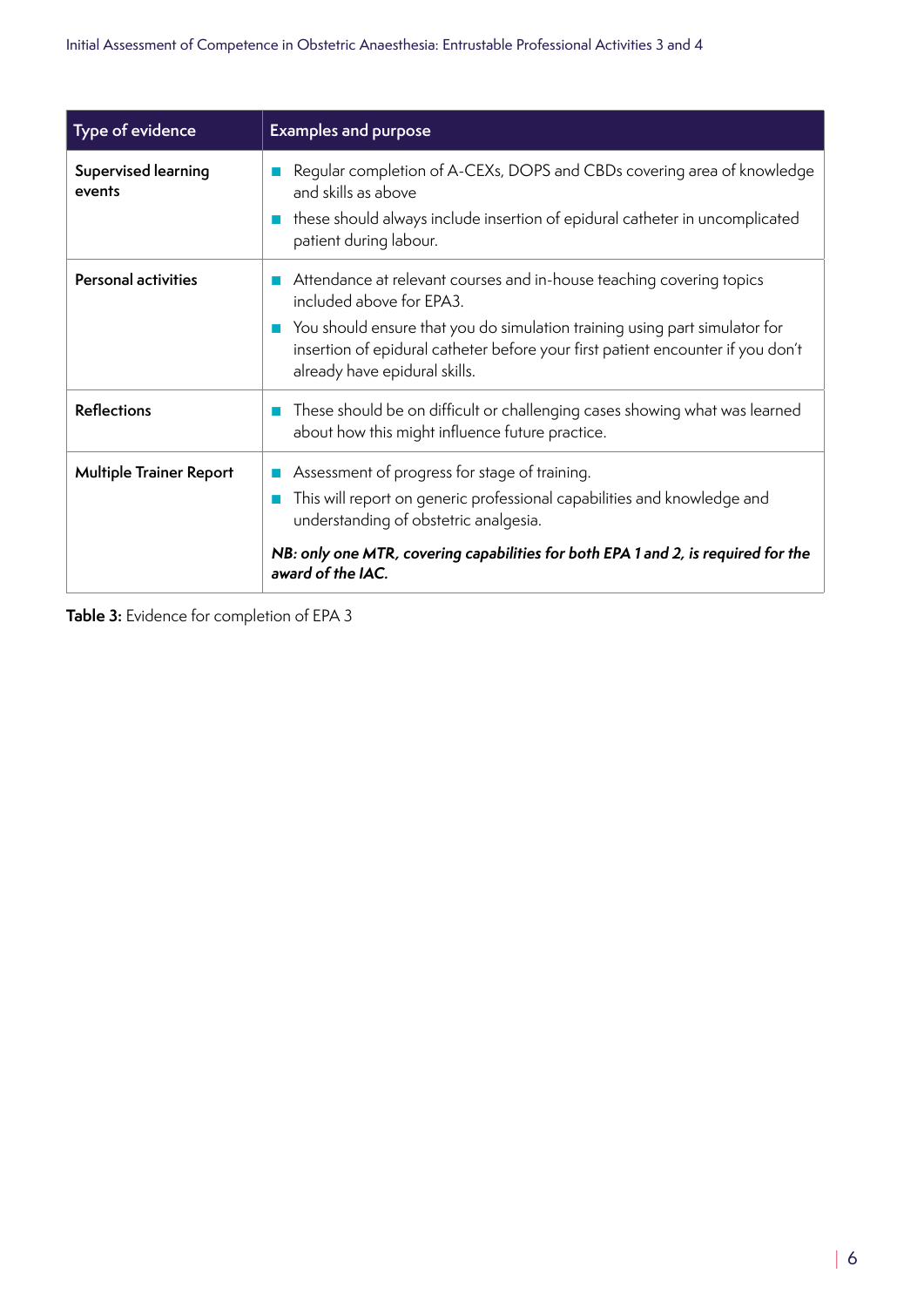### <span id="page-6-0"></span>EPA 4: anaesthesia for obstetric operative procedures including category 1-3 LSCS

The intention of this EPA is that you are able to safely anaesthetise an ASA 1 or 2 patient having uncomplicated urgent or emergency obstetric surgery including Category 1-3 LSCS, trial of forceps, manual removal of placenta, perineal repair. This is with the supervisor on call from home for queries, able to provide directions via phone or nonimmediate attendance (supervision level 3)

At the end of this training you will be able to:

- plan and deliver safe anaesthesia to appropriate patients, as above, including the following techniques:
	- › spinal anaesthesia
	- › epidural top-up
	- **I** general anaesthesia with rapid sequence induction.
- manage complications in theatre such as:
	- › difficult airway encountered after the induction of anaesthesia in a simulated environment until appropriate help arrives
	- › management of anaesthesia related hypotension
	- › failed regional technique
	- › breakthrough pain
	- › maternal collapse including that due to high spinal, anaphylaxis, local anaesthetic toxicity, sepsis, cardiac arrest.
- start the initial management of major obstetric haemorrhage
- recognise the sick parturient, institute appropriate resuscitation and summon senior help
- know your limitations as an inexperienced practitioner and call for help appropriately.

#### Limitations

- This does not include anaesthesia for ASA 3 or 4 patients.
- You are expected to commence initial management of obstetric emergencies but would seek assistance at an early stage for further management.

#### Areas of knowledge expected to be covered

- Urgency of different categories of Caesarean section.
- Pregnancy related factors that may make the provision of anaesthesia more difficult.
- Airway concerns, patient BMI, raised white cell count, abnormal clotting, skeletal abnormality.
- Risk of aspiration and prescription of appropriate therapies to minimise this.
- Pregnancy related conditions that may lead to maternal illness and collapse such as pre-eclampsia and eclampsia, amniotic fluid embolism, placental abruption, placenta praevia.
- Commonly used classes of obstetric anaesthetic drugs including uterotonics.
- Postoperative issues including pain, nausea and vomiting, fluid requirements and VTE prophylaxis for the obstetric patient.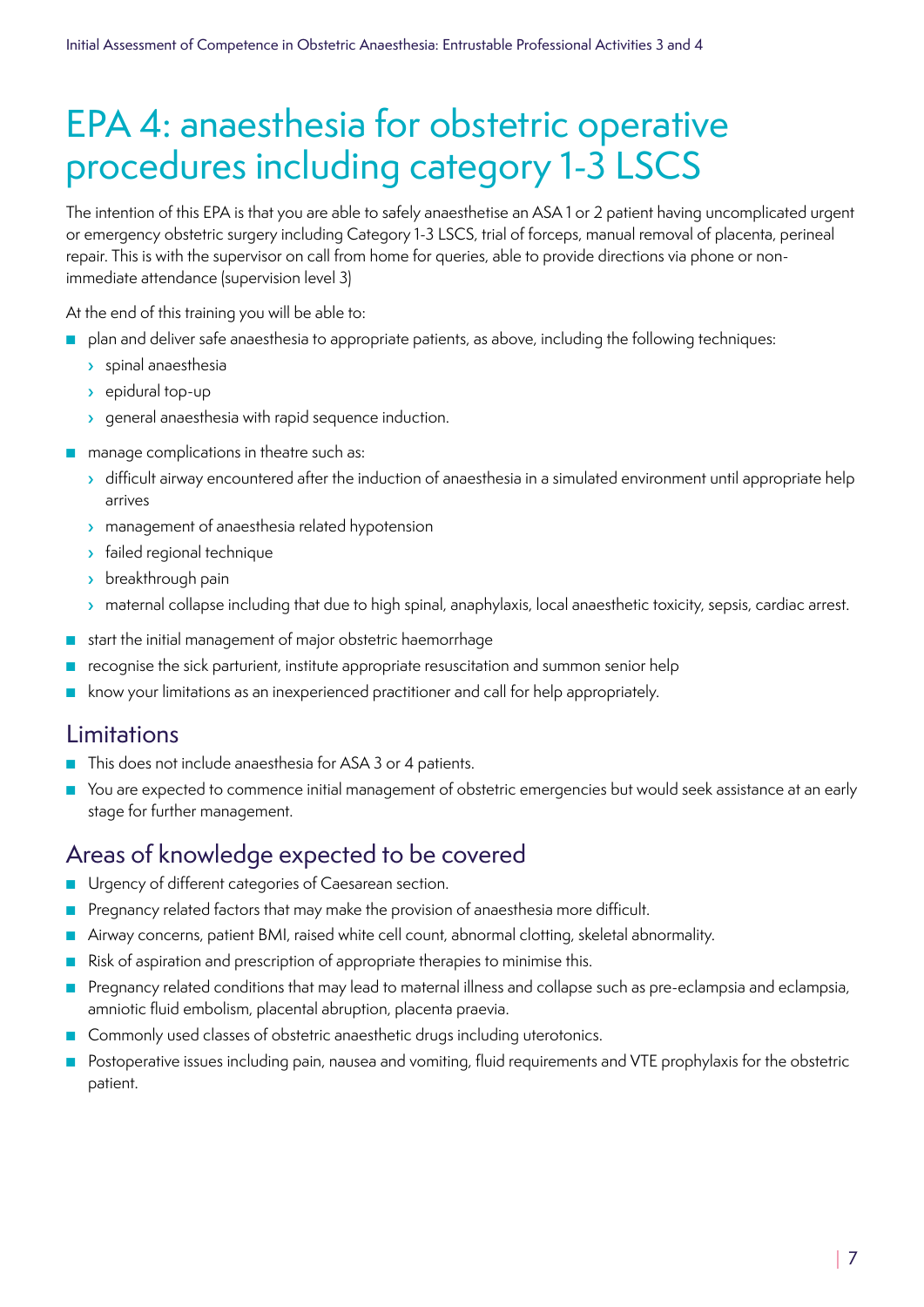| Type of evidence                            | <b>Examples and purpose</b>                                                                                                                                                                                                                                                                                                                                 |
|---------------------------------------------|-------------------------------------------------------------------------------------------------------------------------------------------------------------------------------------------------------------------------------------------------------------------------------------------------------------------------------------------------------------|
| <b>Supervised Learning</b><br><b>Events</b> | Regular completion of A-CEXs, DOPS and CBDs covering knowledge and<br>skills as described above. These should always include spinal anaesthesia for<br>LSCS in ASA 1 and 2 patients.                                                                                                                                                                        |
| <b>Personal activities</b>                  | Attendance at relevant courses and in-house teaching covering topics<br>included above for EPA4.<br>you should ensure that you do simulation training for:<br>> demonstrating ability to provide general anaesthesia for caesarean section<br>> demonstrating management of failed intubation drill in an obstetric patient<br>according to DAS quidelines. |
| <b>Reflections</b>                          | These should be on difficult or challenging cases showing what was learned<br>about how this might influence future practice.                                                                                                                                                                                                                               |
| <b>Multiple Trainer Report</b>              | Assessment of progress for stage of Training.<br>This will report on generic professional capabilities and knowledge and<br>understanding of obstetric anaesthesia.<br>NB: only one MTR, covering capabilities for both EPA 3 and 4, is required for the<br>award of the IACOA.                                                                             |

**Table 4:** Evidence for completion of EPA 4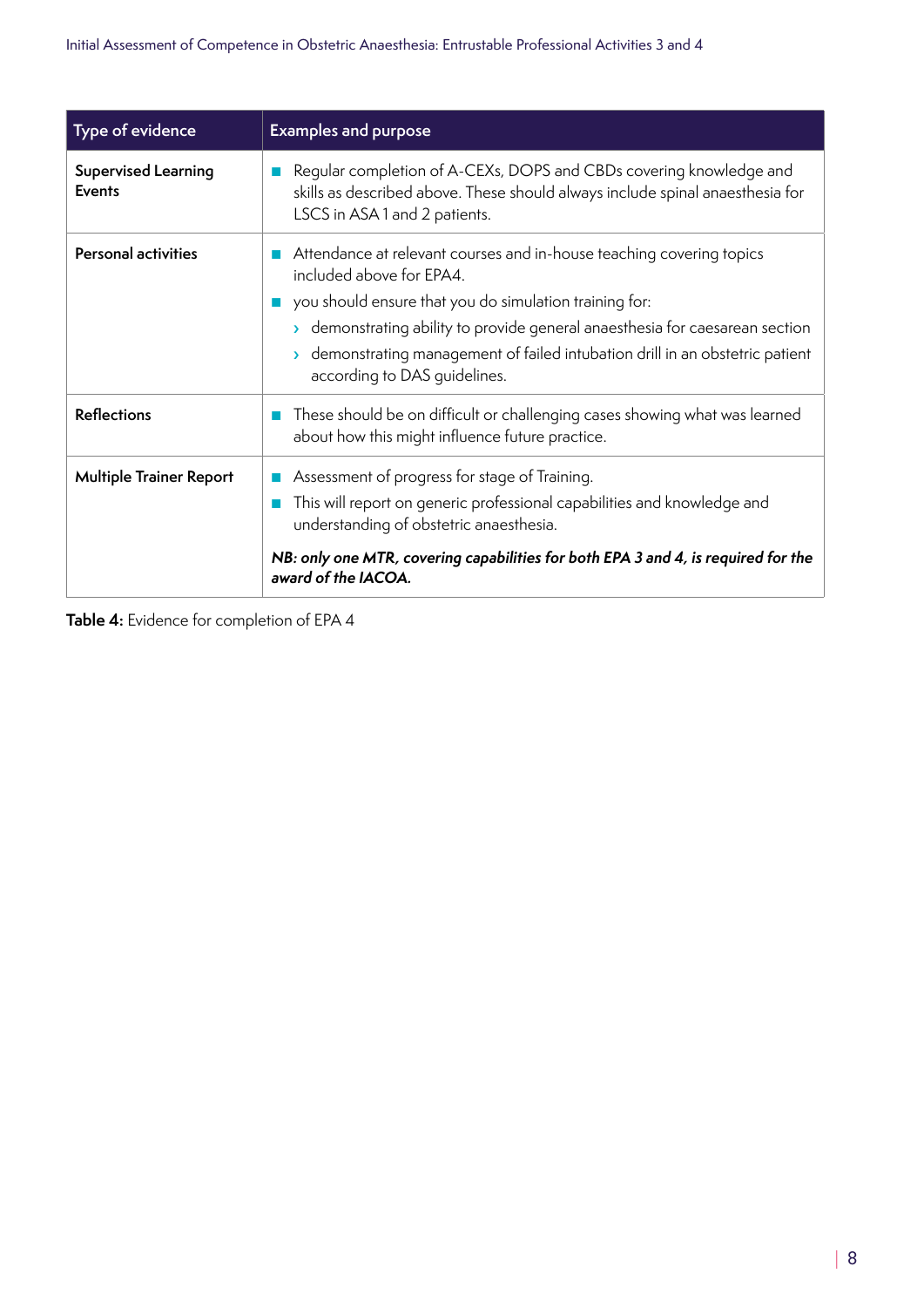# <span id="page-8-0"></span>Knowledge and skills for the IACOA

Figure 1 demonstrates the knowledge and skills required to be awarded the IACOA. This summary diagram can be used to guide learning and to support entrustment decision making. You are not required to provide evidence on the LLp for every individual element.

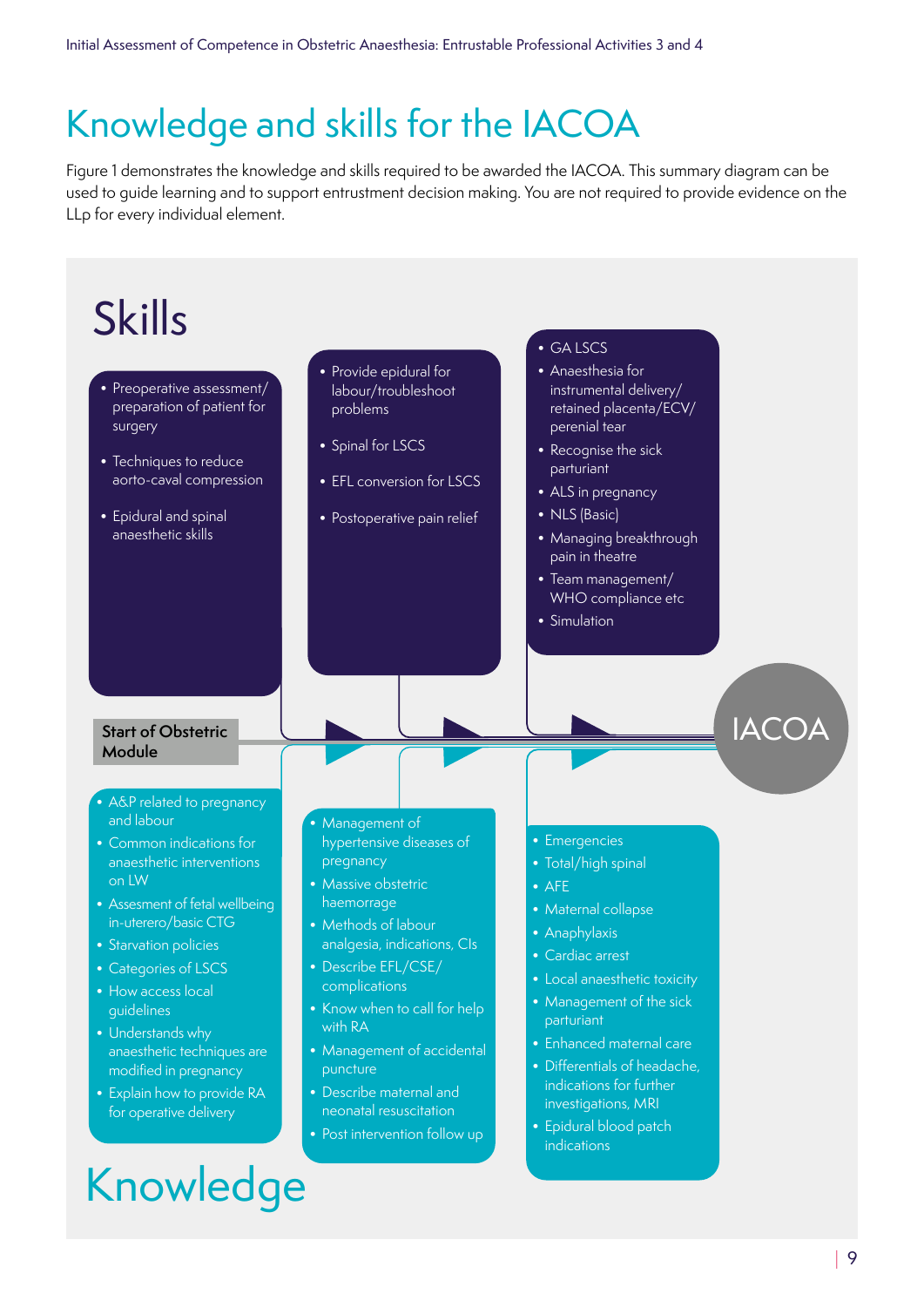# <span id="page-9-0"></span>Completing the IACOA: final sign-off procedure

Sign-off for the IACOA should be a reflection of the collective judgement of the obstetric anaesthesia training faculty. Anaesthetists in training must be capable of performing EPAs 3 and 4 at a supervision level of 3 in order to be awarded the IACOA. The decision to award the IACOA should be supported by the information recorded in LLp, including SLEs, personal activities (including simulation) and personal reflections, as well as observations made by trainers in the workplace. The views of a range of appropriate trainers (minimum 3) should be collated using the multiple trainer report tool, which is initiated by a member of the training faculty prior to sign off.

Anaesthetists in training who require additional time to complete their IACOA should be supported in gaining the additional training and experience they require to reach the expected level of performance. Feedback and guided reflection with trainers should be used to devise an appropriate plan for development.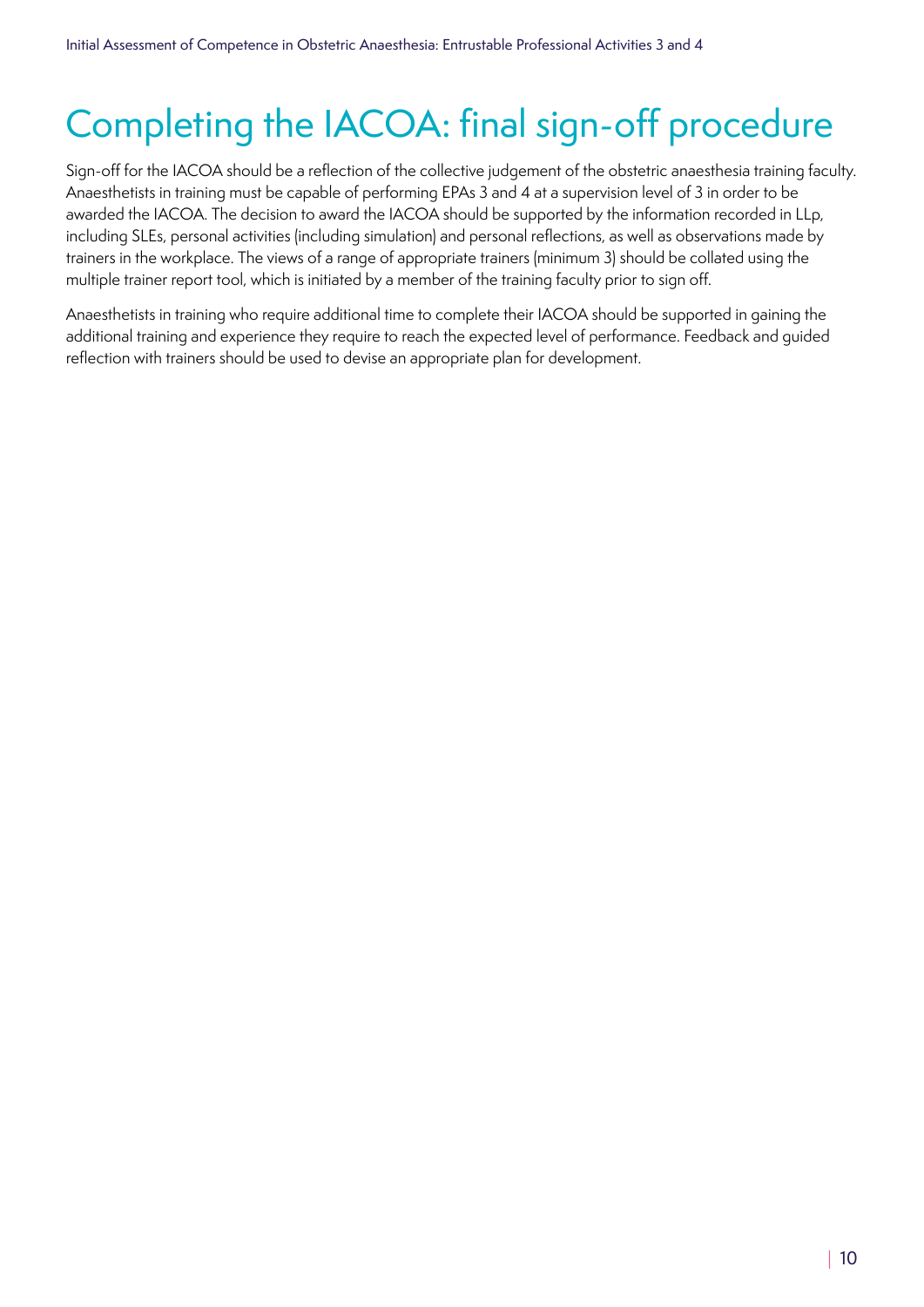## <span id="page-10-0"></span>Abbreviations

| A&P         | Anatomy and physiology          |
|-------------|---------------------------------|
| LW          | Labour ward                     |
| <b>CTG</b>  | Cardiotocograph                 |
| <b>LSCS</b> | Lower segment Caesarian section |
| RА          | Regional anaesthesia            |
| CI.         | Critical incident               |
| EFL         | Epidural for labour             |
| <b>ECV</b>  | External cephalic version       |
| <b>NLS</b>  | Neonatal life support           |
| <b>CSE</b>  | Combined spinal epidural        |
| AFE         | Amniotic fluid embolus          |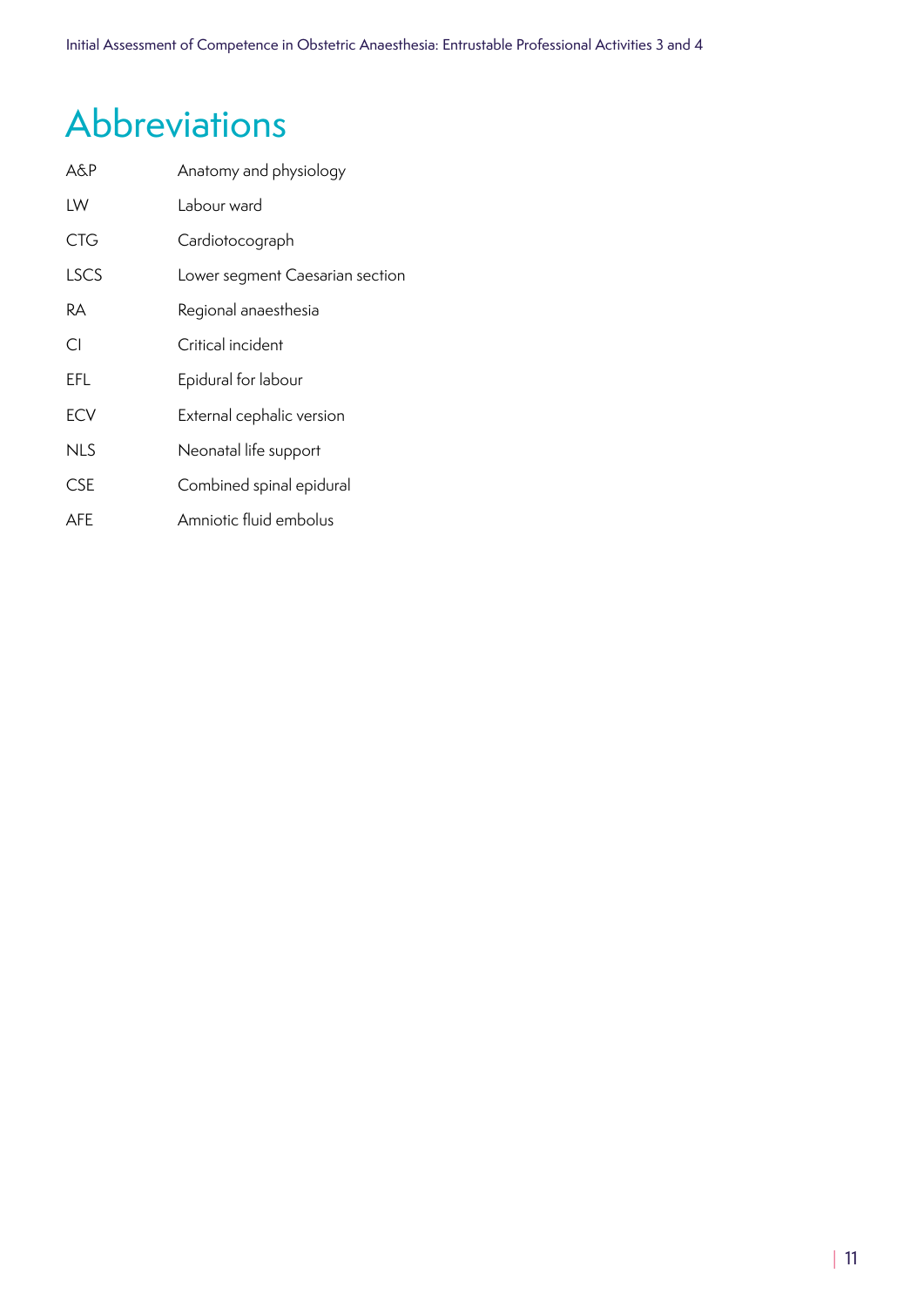| Name of training                         | <b>Obstetric Anaesthesia</b>                                                                                                                                                                                                                                                                      |
|------------------------------------------|---------------------------------------------------------------------------------------------------------------------------------------------------------------------------------------------------------------------------------------------------------------------------------------------------|
| Learning outcomes                        | Prepare for initial assessment of competence in obstetric anaesthesia.                                                                                                                                                                                                                            |
|                                          | Demonstrate ability to provide analgesia and anaesthesia for the majority of the women<br>in the delivery suite.                                                                                                                                                                                  |
|                                          | Discuss and rehearse the management of common obstetric emergencies and be<br>capable of performing immediate resuscitation and care of acute obstetric emergencies<br>[eg eclampsia; pre-eclampsia; haemorrhage], under distant supervision but recognising<br>when additional help is required. |
|                                          | Rehearse provision of general anaesthesia for caesarean section.                                                                                                                                                                                                                                  |
|                                          | Rehearse management of failed intubation drill in an obstetric patient according to DAS<br>quidelines.                                                                                                                                                                                            |
| Timing                                   | CT1-2, ACCS CT2-3.                                                                                                                                                                                                                                                                                |
| Delivery methods<br>minimum requirements | Fidelity should permit ability to rehearse in context and demonstrate technical and<br>non-technical skills.                                                                                                                                                                                      |
|                                          | To include the discussion of the management of common obstetric emergencies.                                                                                                                                                                                                                      |
|                                          | Scenarios should be rehearsed as part of a team.                                                                                                                                                                                                                                                  |
|                                          | Could be multi-professional.                                                                                                                                                                                                                                                                      |
| Equipment<br>minimum requirements        | A manikin, monitor and equipment to allow recognition and management of routine<br>obstetric procedures, cases and emergencies.                                                                                                                                                                   |
| <b>Faculty</b><br>minimum requirements   | Two clinically credible faculty members appropriately trained to deliver obstetric<br>scenarios using a manikin and lead de-briefs.                                                                                                                                                               |
| Location of training                     | In-situ or simulation suite.                                                                                                                                                                                                                                                                      |

### <span id="page-11-1"></span><span id="page-11-0"></span>Appendix 1: simulation syllabus for IACOA

| Name of training                         | Assessment of general anaesthesia for Caesarean section                                                                                                                                                                   |
|------------------------------------------|---------------------------------------------------------------------------------------------------------------------------------------------------------------------------------------------------------------------------|
| Learning outcomes                        | Demonstrates ability to provide general anaesthesia for caesarean section.<br>Demonstrates management of failed intubation drill in an obstetric patient according to<br>DAS quidelines.                                  |
| Timing                                   | CT1-2, ACCS CT2-3.                                                                                                                                                                                                        |
| Delivery methods<br>minimum requirements | Fidelity should permit ability to assess performance in context and demonstrate<br>technical and non-technical skills.<br>Each individual must demonstrate competency for dealing with failed intubation on a<br>manikin. |
| Equipment<br>minimum requirements        | A manikin, monitor and equipment to allow recognition and management of failed<br>intubation.                                                                                                                             |
| <b>Faculty</b><br>minimum requirements   | One faculty member approved to sign off IACOA.                                                                                                                                                                            |
| Location of training                     | In-situ or simulation suite.                                                                                                                                                                                              |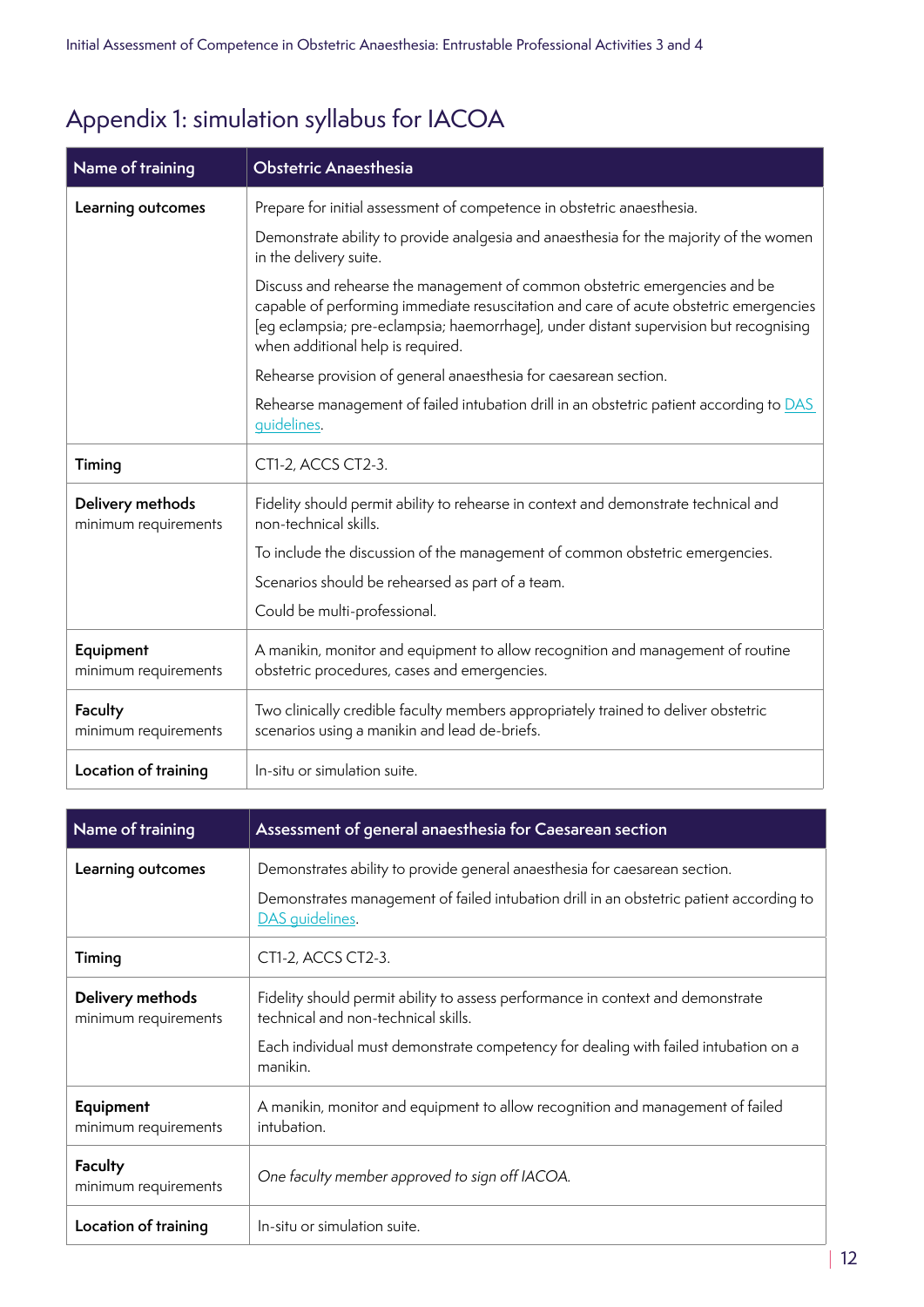#### <span id="page-12-0"></span>Appendix 2: EPA completion forms



Anaesthetists

### **Entrustable Professional Activity Completion Form** EPA 3: administration of pain relief in labour

This is to certify that (name):

GMC number: College reference number (CRN):

**Has presented evidence that demonstrates that they have reached the required level of supervision for this entrustable professional activity and is entrusted to perform administration of pain relief in labour at supervision level 3.**

#### **Final signoff must be done by one consultant anaesthetist**

Assessor name:

Assessor signature:

GMC number: Date: Date:

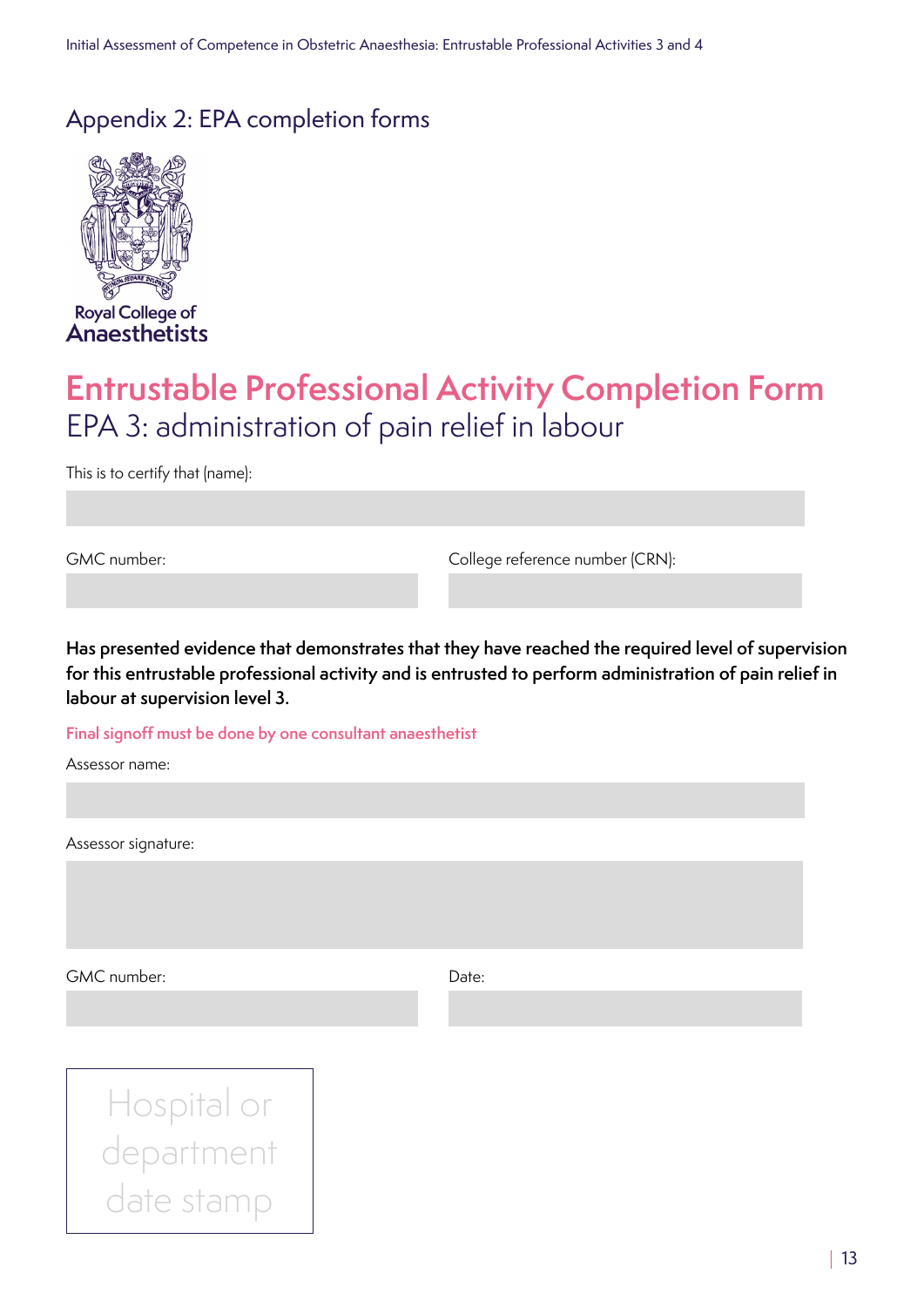

### **Entrustable Professional Activity Completion Form** EPA 4: anaesthesia for obstetric operative procedures including category 1-3 LSCS

This is to certify that (name):

GMC number: College reference number (CRN):

**Has presented evidence that demonstrates that they have reached the required level of supervision for this entrustable professional activity and is entrusted to perform anaesthesia for obstetric operative procedures including category 1-3 LSCS at supervision level 3.**

**Final signoff must be done by one consultant anaesthetist**

Assessor name:

Assessor signature:

GMC number: Date: Date: